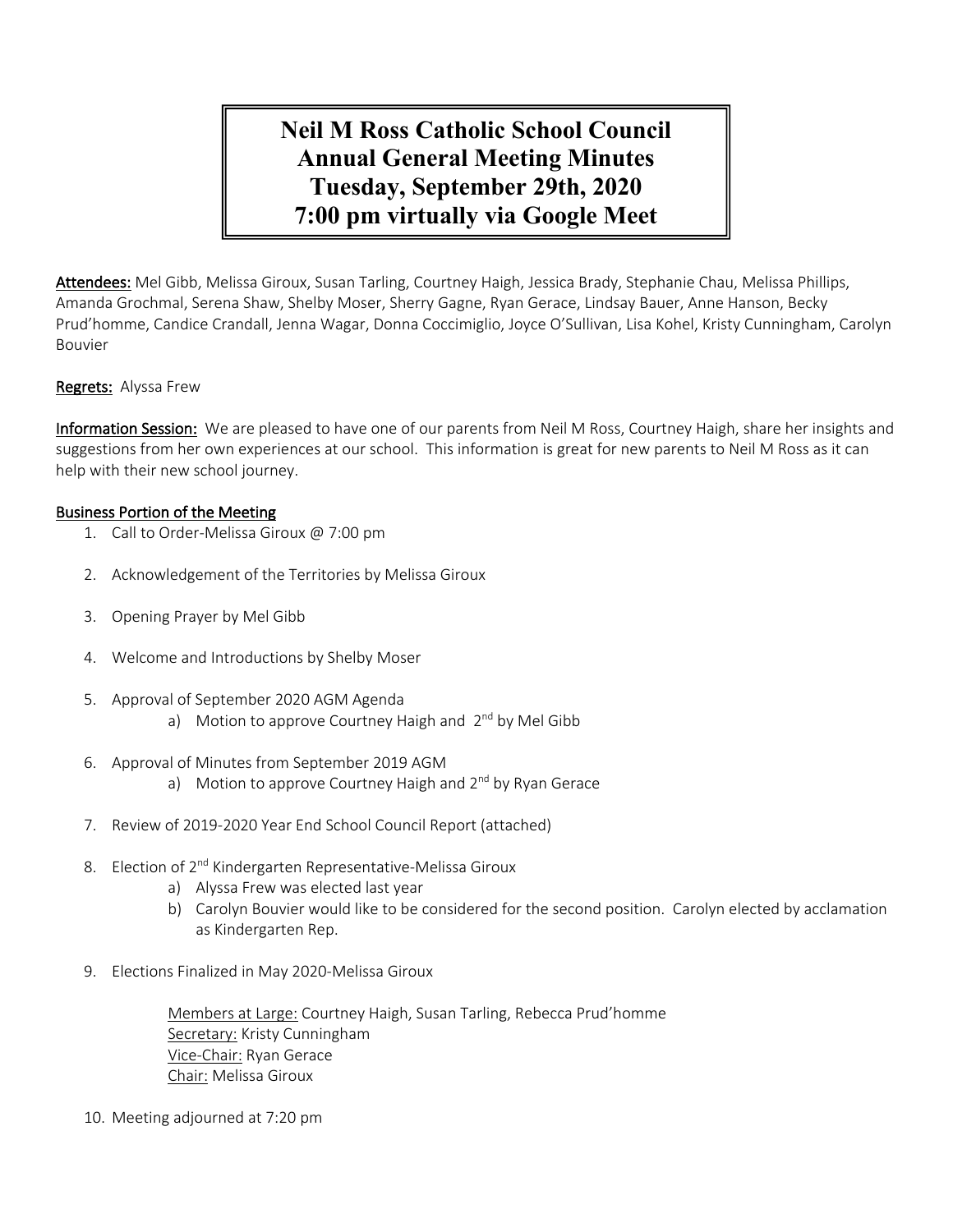**School:** Neil M Ross Catholic School **Reporting Year:** 2019/2020

# **Executive List:**

Melissa Giroux (Chair) Ryan Gerace (Vice chair) Kristy Cunningham (Secretary) Rebecca Prudhomme and Courtney Halko (Kindergarten Representatives) Courtney Haigh and Susan Tarling (Members at large)

# **Meeting Dates:**

September 24<sup>th</sup>, 2019 October  $29<sup>th</sup>$ ,  $2019$ November 26<sup>th</sup>, 2019 (Meeting followed by social gathering) January 28th, 2020 February  $25<sup>th</sup>$ ,  $2020$ March 31<sup>st</sup>, 2020 (Meeting Postponed till April due to COVID-19) April 7<sup>th</sup>, 2020 (Virtual School Council Meeting via Google Meet) May 26<sup>th</sup>, 2020 (Virtual School Council Meeting via Google Meet)

# **Date of First School Council Meeting of Next School Year:** September 29th, 2020

### **School Council Activities:**

- Present at "Here's the Scoop"/Start of School Year Orientation
- New Parent Orientation presentation at first School Council meeting
- Neil M Ross and Keenooshayo Playground Renewal Committee
- Playground Bin Coordination (toys, balls, equipment for recess use)
- Yearbook 2019-2020
- Collaboration with Knights of Columbus for the Shrove Tuesday Pancake Lunch to raise funds for charitable causes
- Shrove Tuesday Pancake Lunch
- Year End BBQ (Cancelled due to COVID-19 Restrictions)
- Presentation at the Neil M Ross Kindergarten Orientation Night
- Compassion Committee (help for families needing support at our school)
- Experiences for all Committee (parents supporting inclusion for all children)